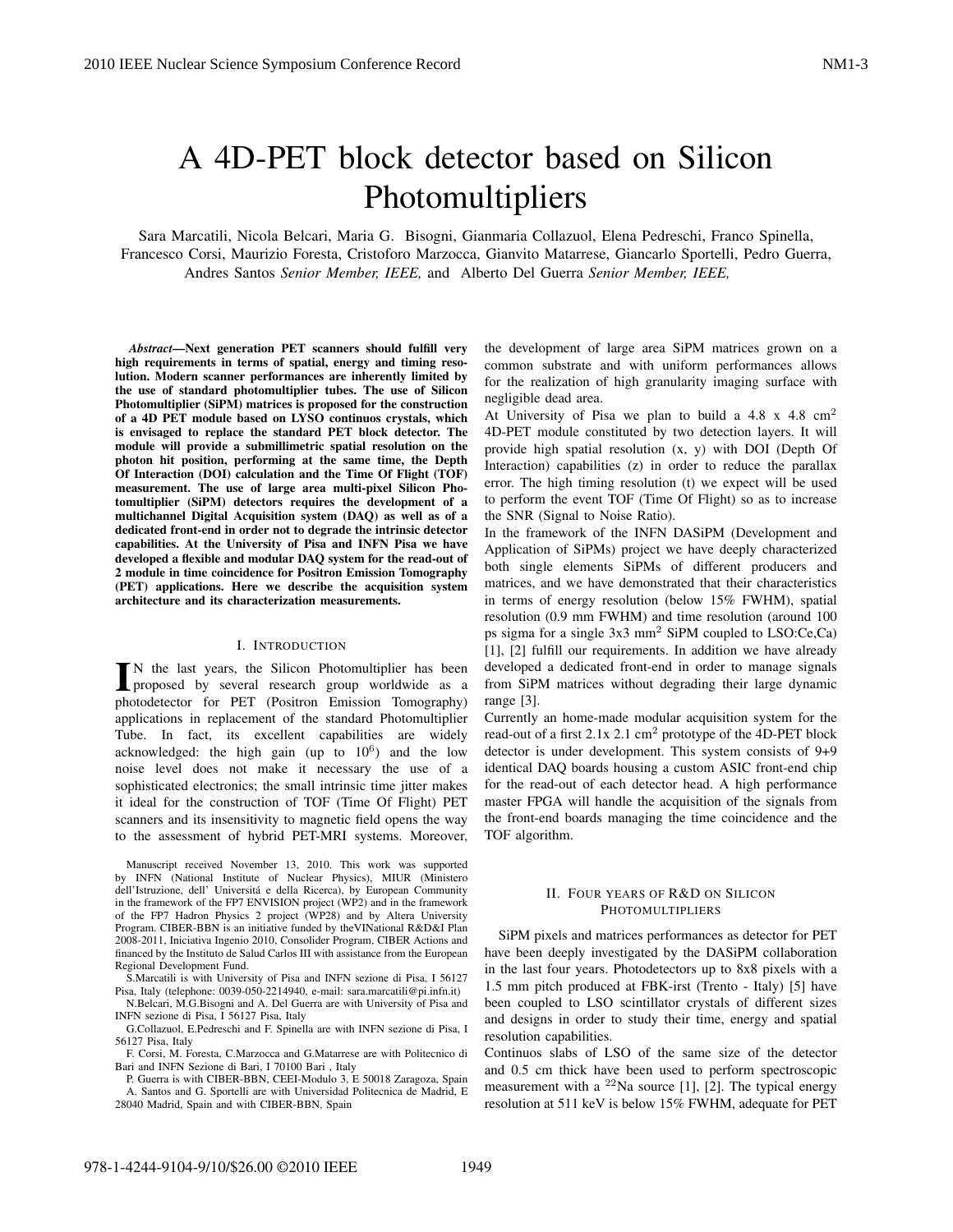applications.

The very low intrinsic time jitter (about 70 ps at single photoelectron level) of the SiPM has been measured [6] using a Ti:sapphire laser with jitter below 100 fs and it has been demonstrated not to significantly affect the module performances when the SiPM is coupled to a scintillator crystal. Measurements made with a 3x3 mm<sup>2</sup> SiPM pixel coupled to a LSO:Ce,Ca crystal of the same area have shown a time jitter resolution slightly above 100 ps sigma for the single device [7] which is comparable to that expected considering LSO decay time properties and detector efficiency.

Extremely encouraging results have been achieved for matrices spatial resolution capabilities when they are coupled to continuos LSO slab painted black on the other faces. A  $^{22}$ Na point source placed very near the detector module has been collimated performing a time coincidence with a far away LSO single pixel of 1  $mm<sup>2</sup>$  surface; in this way a light spot has been obtained, that can be used to scan the module moving the source and the crystal pixel simultaneously. With this setup we were able to reconstruct the spot spatial position with a sub-millimetric resolution (FWHM) [8].

SiPM matrices required the development of a dedicated multichannel front-end capable to respect their high dynamic range and their excellent timing performances. At Politecnico of Bari, in the framework of the DaSiPM collaboration, a mixed signal ASIC (BASIC chip) for the read-out of SiPM matrices based on a current buffer approach has been developed [3]. In this way the signal can be easily duplicated and split into two lines: a fast one, including a current discriminator, which provides the trigger signal, and a slow one, yielding the analog signal proportional to the energy deposited. The architecture includes also a fast-OR circuit for the ultimate trigger generation (FASTOR) and a standard cell digital module which manages the multiplexing of the channels. The BASIC can provide 3 different gains (1V/pC, 0.5V/pC , 0.33 V/pC). The lower gain guarantees a 70 pC dynamic range, which has been optimized for the read-out of SiPMs coupled to LYSO crystals painted black. An 8 channel version of this chip has already been tested [9] while a 32 channel design is already available and it is currently under test.

# III. THE 4D-PET MODULE

In 2006, the availability of first Silicon Photomultiplier matrices grown on a common substrate produced at FBKirst paved the way to the construction of a high granularity, low noise, high timing resolution imaging device based on silicon photodetectors. At University of Pisa and INFN Pisa we are planning to build a high spatial and time resolution PET module with DOI capabilities. This module, with an overall size of  $4.8 \times 4.8$  cm<sup>2</sup>, could be considered the successor of the standard block detector of the clinical PET scanners.

The module will be based on a single LYSO monolithic scintillator read by two layers of SiPMs placed on the two opposite faces of the crystal. The bottom layer, which is the one where the radiation is entering, will be composed of 12x12 (144) Silicon Photomultiplier pixels with a size of 4x4  $mm<sup>2</sup>$  each, while the top layer will be composed by 4x4 64



Fig. 1. Conceptual design of the 4D PET prototype. The top layer is composed by 4x4 64 channels SiPM matrices with a 1.5 mm pitch and it will provide the spatial information with a submillimetric resolutio. The bottom layer is composed by 12x12 single SiPM pixels of 4x4 mm<sup>2</sup> area and it will provide the timing information. Radiation enters from the bottom layer in order to reduce the time jitter of the whole module.

channel SiPM matrices (See figure 1) on a 1.5 mm pitch. The low spatial granularity detection surface (bottom) will provide improved timing information thanks to the larger photon collection surface of the single detector element. Conversely, the high granularity surface (top), thanks to the small pitch, will allow the reconstruction of the hit position with a high spatial resolution. Data from both sides will be used to reconstruct the depth of interaction (DOI) for each event so as to reduce the parallax error.

In order to avoid internal reflections and improve the spatial resolution capabilities of the module, LYSO crystal will be painted black on the surfaces not facing the detectors.

Currently a proof of principle prototype with reduced size is under construction. It presents the same conceptual design of the previously described module having one quarter of its detection surface  $(2.1 \times 2.1 \text{ cm}^2)$  and a smaller number of channels; the high granularity surface will be composed by 4 SiPM matrices (256 channels) while the low granularity one will be composed by 36 single SiPM pixels.

#### *A. Read-out system architecture*

We have developed an acquisition system for the read-out of two modules of the 4DPET detector. The core of the system is a cross-application acquisition board (called mother board) capable to handle up to 18 DAQ boards in which it is possible to place a dedicated front-end [4].

Each DAQ board will read from 8 up to 32 channels of the detector module depending on the version of the BASIC mounted. The BASIC is housed on a mezzanine board in order to allow an easy replacement of the chip which is possible thanks to the BASIC serial output. In each DAQ board, a single channel, 10 bit, 105 MSPS ADC allows for the conversion of the signals coming from the sample and hold circuit in the BASIC; an FPGA (Cyclone II from Altera) controls the data read-out and sends the energy and timing signals to the mother board when it receives a valid trigger.

A high performance FPGA (Stratix III from Altera) on the mother board will manage the time coincidence algorithm with a time window of about 7 ns FWHM and the TOF signals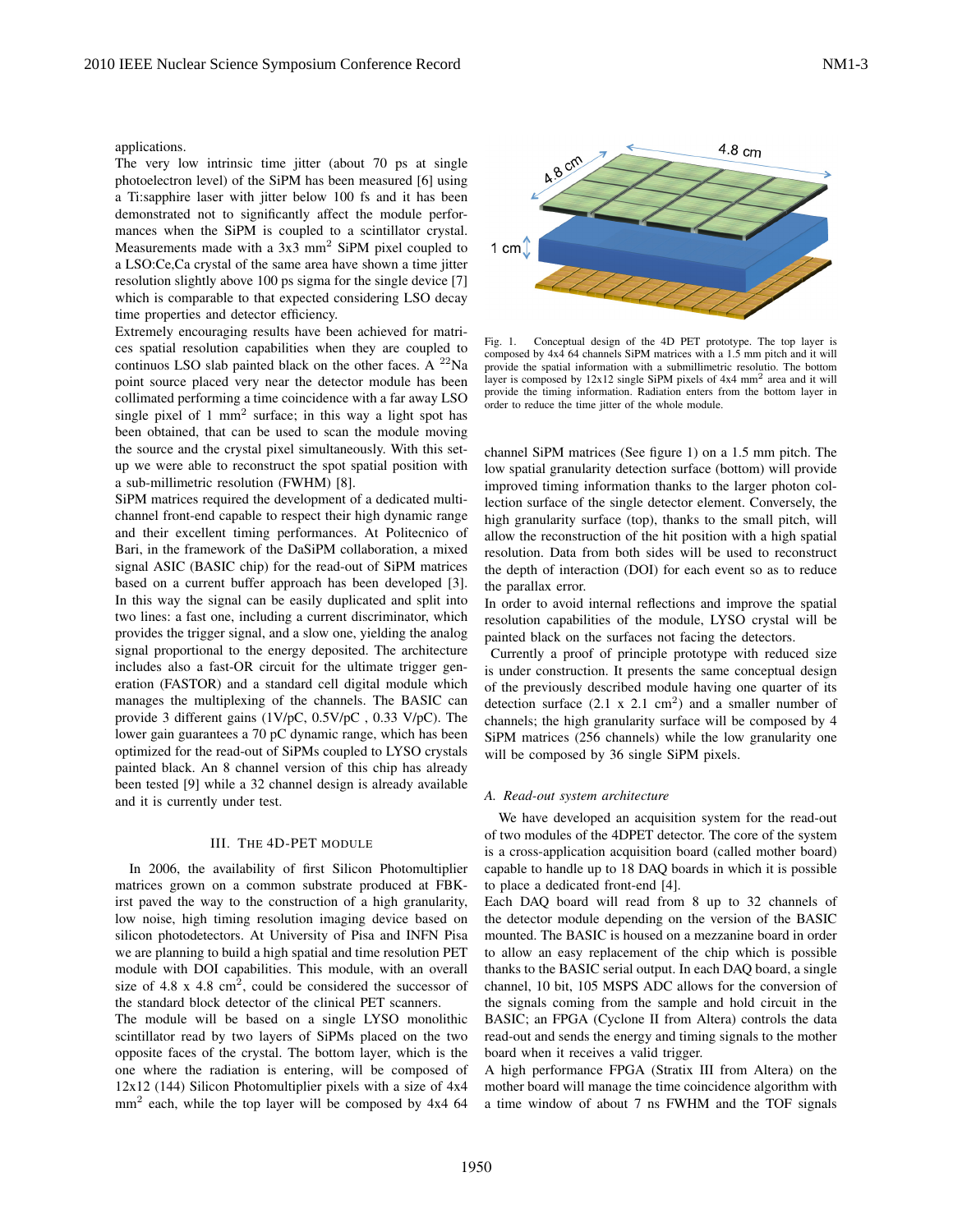

Fig. 2. Acquisition system architecture for the proof of principle prototype.

thanks a fully digital one channel TDC. The communication with the host PC is via USB 2.0 protocol.

#### *B. Acquisition system architecture*

The acquisition system, together with the 32 channel version of the BASIC, will allow the construction of a smaller two head proof of principle prototype (see figure 2). Each head will be composed by four 64 channel SiPM matrices to provide the spatial information on one side, and by an array of 6x6 16 mm<sup>2</sup> SiPM pixels to provide the timing signal on the other side of the crystal. Hence, 8+8 DAQ boards are necessary to read the top layer of the two modules, while 2 spare DAQ boards remain for the read-out of the two modules bottom layers. Although in the future we plan to develop a custom TDC chip to read-out the timing signals, the preliminary use of the BASIC allow us to use the same DAQ board design both for the high and low granularity detection surface by maintaining satisfying timing performances at the same time.

#### IV. DAQ SYSTEM PERFORMANCES

Currently all the acquisition boards are available and most of the firmware has been written. First tests of one DAQ board mounting an 8 channel version of the BASIC have been carried out in order to prove the excellent performances of our acquisition system in terms of linearity, uniformity and timing capabilities. Measurements have been performed with and without connecting the photodetector to the electronics.

### *A. System linearity and uniformity*

Standard characterization measurements of the front-end chip have been carried out by injecting a variable charge to the 8 BASIC inputs trough a capacitor. The calibration curves for the analog stage of the 8 channels (see Figure 3 top) have been demonstrated to be uniform at a 2% level of accuracy. The response of the BASIC for the three different gains that can be set has also been investigated: results are shown in



Fig. 3. The calibration curves for the analog stages of the 8 channels of the BASIC chip are shown in the top graph. The response of the BASIC for the three different gains that can be set is reported in the bottom plot.

figure 3 (bottom) for a single channel.

In order to prove the high uniformity of our system, 8 channels of one FBK SiPM matrix on a row have been connected to the BASIC inputs, and then a scanning of the detector has been performed by using a LSO pixel of  $1x1$  mm<sup>2</sup> area by 10 mm length. Spectra have been acquired for each scanning position with a 0.5 mm step and counts registered in each SiPM pixel have been plotted as a function of the LSO crystal actual position (see Figure 4). Despite data have not been corrected either for the gain differences among the pixels of the detector or for the gain differences and pedestals of the electronics, we were able to perfectly reconstruct the profile of each SiPM pixel. As it is shown in plot 4 the response is very uniform, and the mean reconstructed pixel width is 1.5 mm, perfectly matching the SiPM matrix pitch.

By using the same set-up measurements, we also reconstructed the position of the LSO crystal with the COG (Center Of Gravity) algorithm and plotted the reconstructed positions versus the actual ones. The correspondence is perfectly linear, as it is shown in figure 5, for all the crystal positions inside the SiPM matrix.

In order to test the whole acquisition chain, a  $^{22}Na$  spectrum from a LSO crystal of  $3x3x10$  mm<sup>3</sup> size wrapped with teflon and coupled to a 3x3 mm<sup>2</sup> MPPC by Hamamatsu has been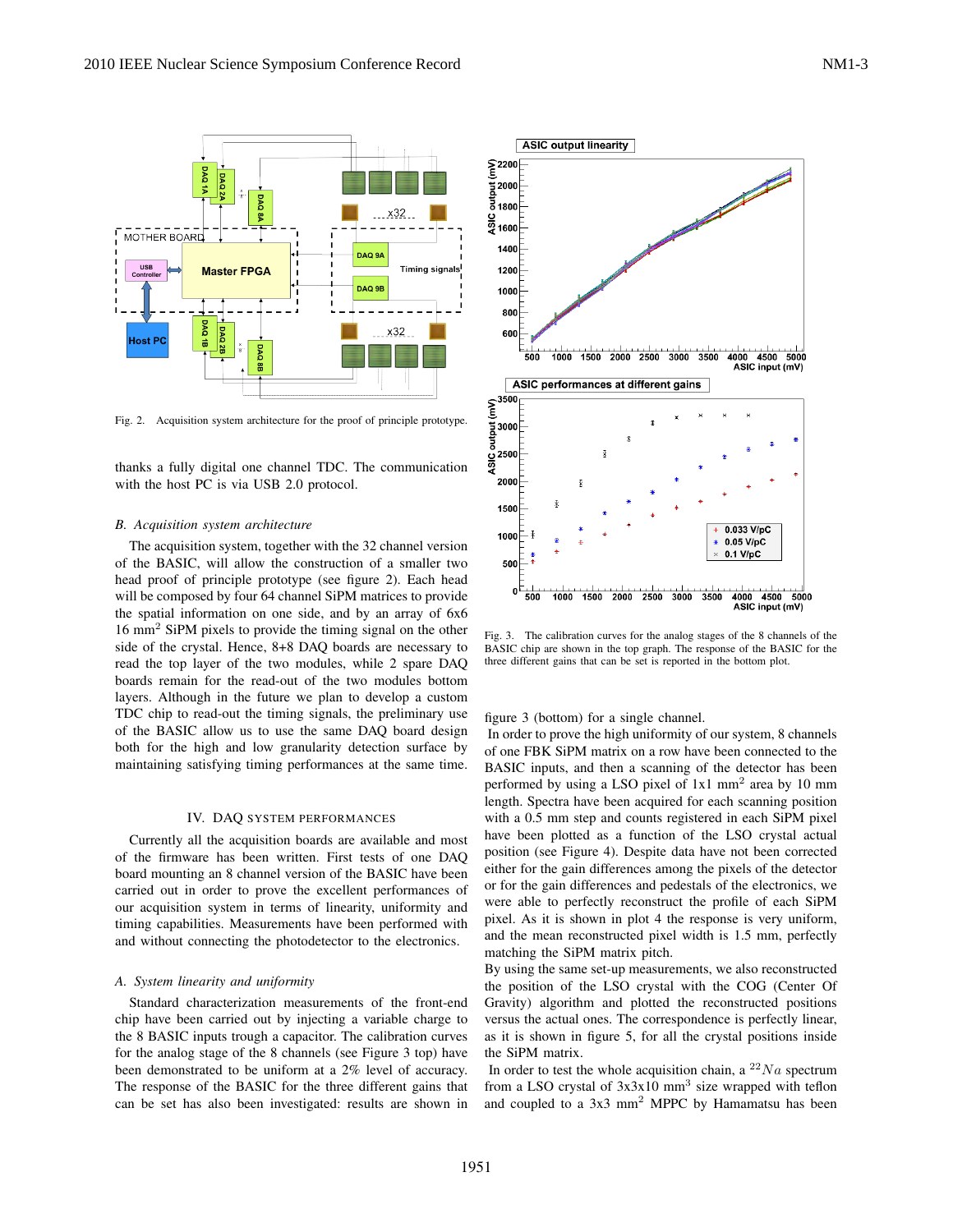

Fig. 4. Reconstructed profiles for 8 channels in a row of the SiPM matrix.



Fig. 5. The COG reconstructed crystal position is plotted versus the actual crystal position. The correspondence is perfectly linear along the whole surface of the matrix.

acquired with the DAQ system developed. The output of the MPPC has been split into two BASIC channels, since the dynamic range of this chip has been optimized for the read-out of LYSO crystals painted black. The spectrum obtained (see Figure 6), with a energy resolution of about 17% at 511 keV demonstrates that the DAQ system preserves the spectroscopy capabilities of the Silicon Photomultiplier.

# *B. System timing performances*

The use of BASIC front-end as a preliminary read-out system for the low granularity detection surface designed for TOF applications, imposes a constrain of few hundreds picoseconds on the chip time jitter when reading a SiPM coupled to scintillator. Hence, extensive measurements have been performed in order to determine its timing performances. BASIC intrinsic time jitter have been evaluated by injecting a fixed charge trough a capacitor so as to measure the chip time jitter without considering the time-walk introduced by signal dynamic. At the oscilloscope we measured the time difference between the FASTOR trigger signal generated by the BASIC and the input signal itself obtaining a typical time jitter of



Fig. 6. <sup>22</sup>Na spectrum obtained by coupling a 3x3x10 mm<sup>3</sup> LSO crystal wrapped with teflon to a  $3x3<sup>2</sup>$  area MPPC. The signal of the SiPM has been split into two BASIC inputs.

TABLE I AN EXAMPLE OF A TABLE

| read-out electronics | sigma (ps) |
|----------------------|------------|
| scope-scope          | 647        |
| scope-BASIC          | 519        |
| scope                | 457        |
| <b>BASIC</b>         | 245        |

about 50 ps sigma.

Subsequently, the BASIC have been coupled to the detector in order to measure the comprehensive time jitter in the whole scintillator+detector+electronics configuration. Since at the moment only one DAQ board mounting an 8 channels version of the BASIC is available, we could not perform any time coincidence measurements, and hence we needed a system that can provide events intrinsically in time coincidence. Therefore we read-out the same  $1x1x10$  mm<sup>3</sup> LSO crystal by coupling two single pixel SiPMs to the two opposite 1 mm<sup>2</sup> faces: in this way, the scintillation light produced by a single event reaches the two detectors at the same time. The BASIC contribute has been extrapolated by measuring the system time jitter at the scope with two different set-up. First, both the SiPM outputs have been sent directly to the scope and their arrival time difference histogrammed (data are referred as *scope-scope*) following the standard double threshold procedure for TOF: a high threshold corresponding to the Compton edge of the LSO has been used for the coincidence events selection, while a threshold of few photons have been chosen to register the arrival time for each event. The resulting time jitter is 647 ps sigma (see Table I). Then, one of the two SiPMs output is sent to the BASIC input, and then, the corresponding BASIC FASTOR trigger is sent to the scope together with the other SiPM signal in order to obtain the time delay distribution (data are referred as *scope-BASIC*). The resulting time jitter is, in this case, 519 ps sigma (see Table I). This last timing distribution (see Figure 7 black) can be considered as depending by the time jitter of the system LSO+SiPM+BASIC+scope (in table I referred as *BASIC*) and the system LSO+SiPM+scope (in table I referred as *scope*). So, the BASIC contribute can be extrapolated by